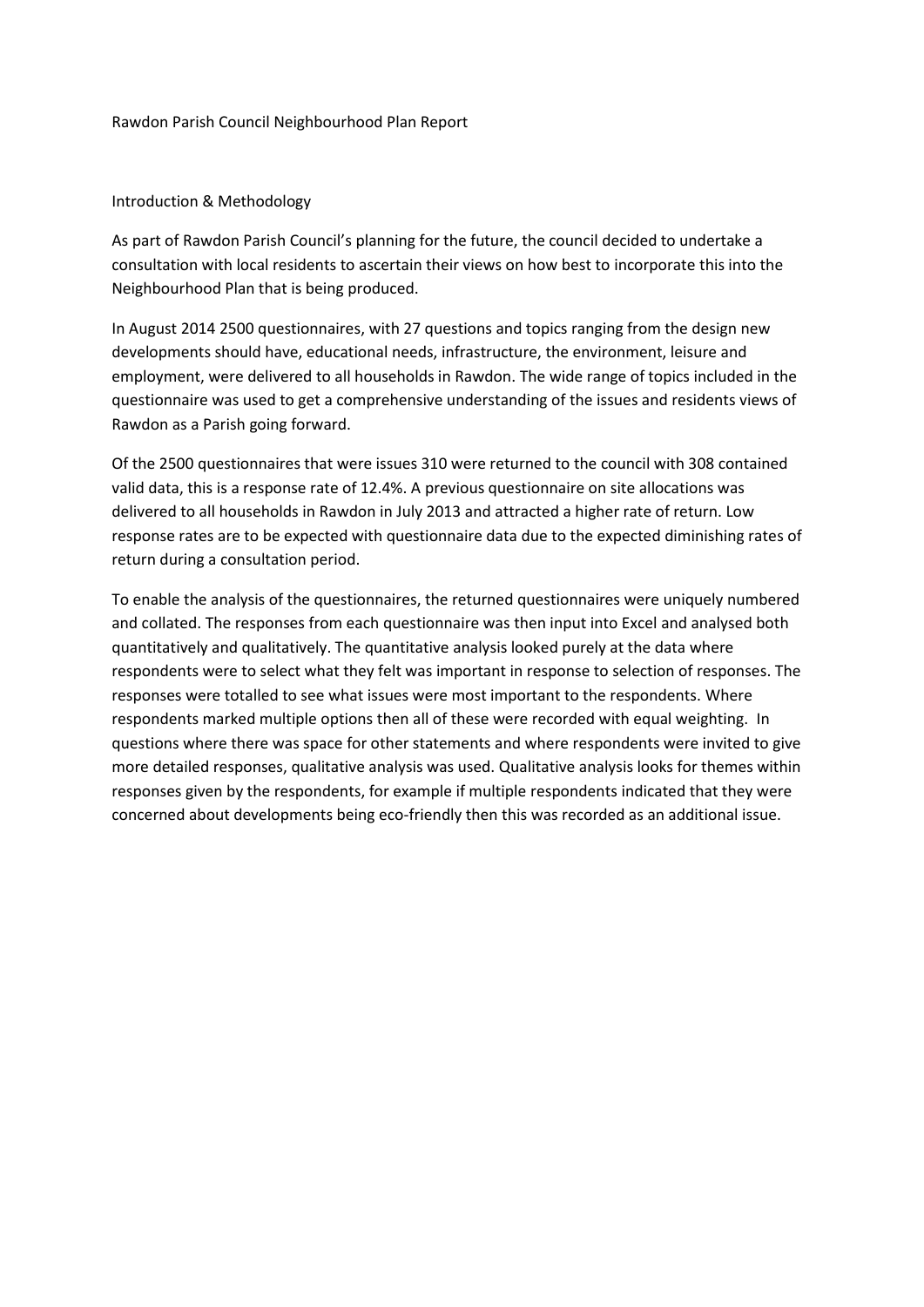## Results

Design



Question 1 – What is your view on materials to be used in new buildings?

Of the 308 respondents only 1 individual did not answer. The most frequent response was that they wanted a mixture of materials and methods should be used (156), closely followed by traditional materials and methods (127), modern materials and methods only received 9 respondents saying this was a good idea. This is not surprising when you look at the addition comments that respondents have made. They were also concerned that any new buildings must be in keeping with their surroundings and sympathetic to the historical buildings in the area, for example some individuals stated that in conservation areas stone should be used rather than modern materials. 35 respondents gave additional statements other than the 3 options given – this includes individuals who selected an option but also wished to say something else and individuals who only gave additional statements.

3 individuals said that they thought there should be no further building or as little as possible.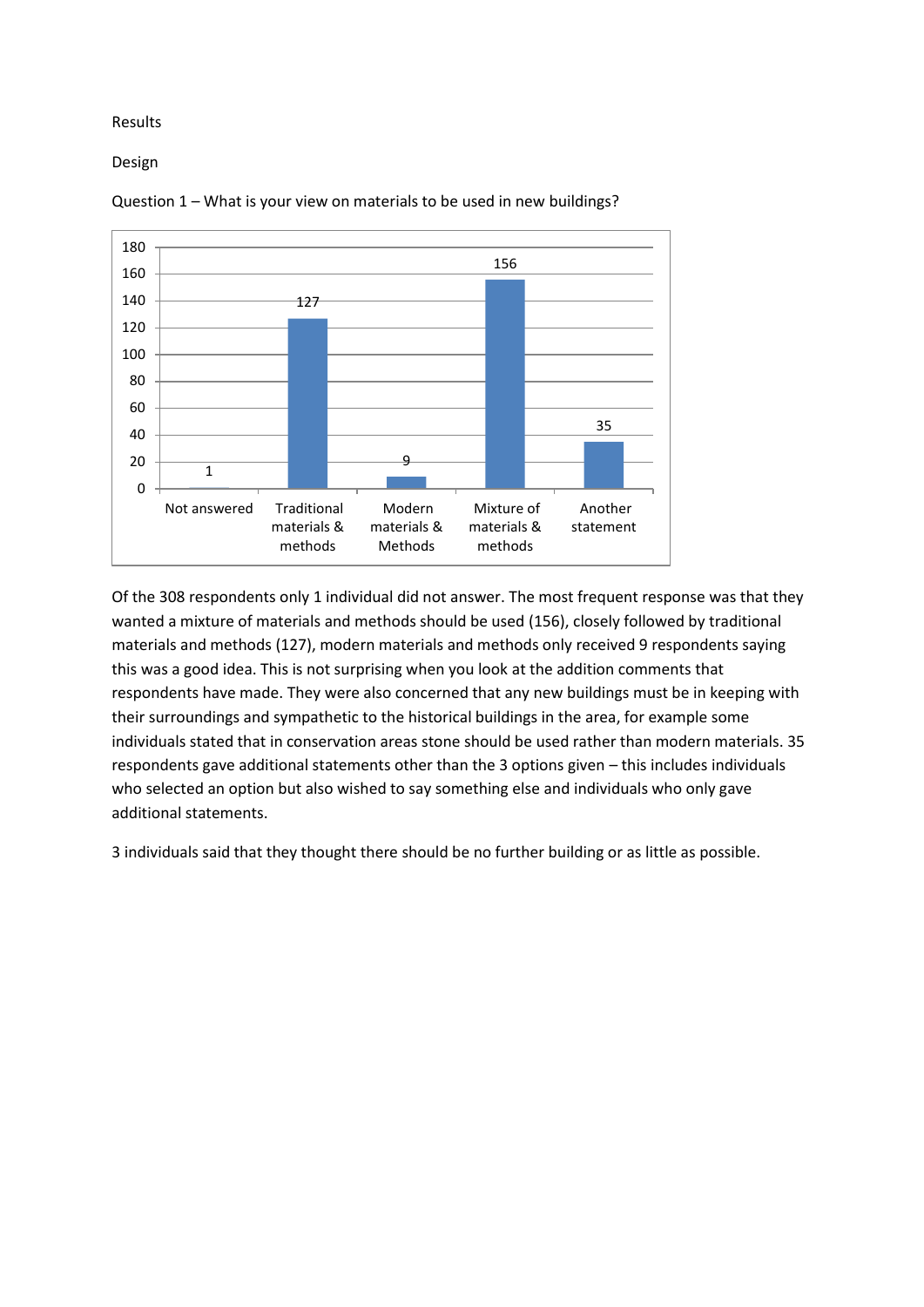

Question 2 – What is your view on the design of new buildings?

In response to this question 3 individuals did not answer the question. The most common response was that new buildings should match the existing surrounding buildings (184), followed by they should be distinctive and not feel like "estates", then always a traditional style (45). 31 respondents gave additional statements. Many of the additional statements were concerned with design - the respondents were concerned that the new buildings needed to be in keeping with the surrounding area, that they were built to a high quality, built to last and that they were energy efficient/ecofriendly. Another concern that the respondents had was that the new buildings have sufficient parking for residents. Many of the respondents who gave additional statements also wished to see brownfield sites being used or renovation of existing buildings, as well as smaller developments.

3 individuals stated there should be no further building; this is the same as with question 1.



Question 3 – What other things should the plan cover in terms of design?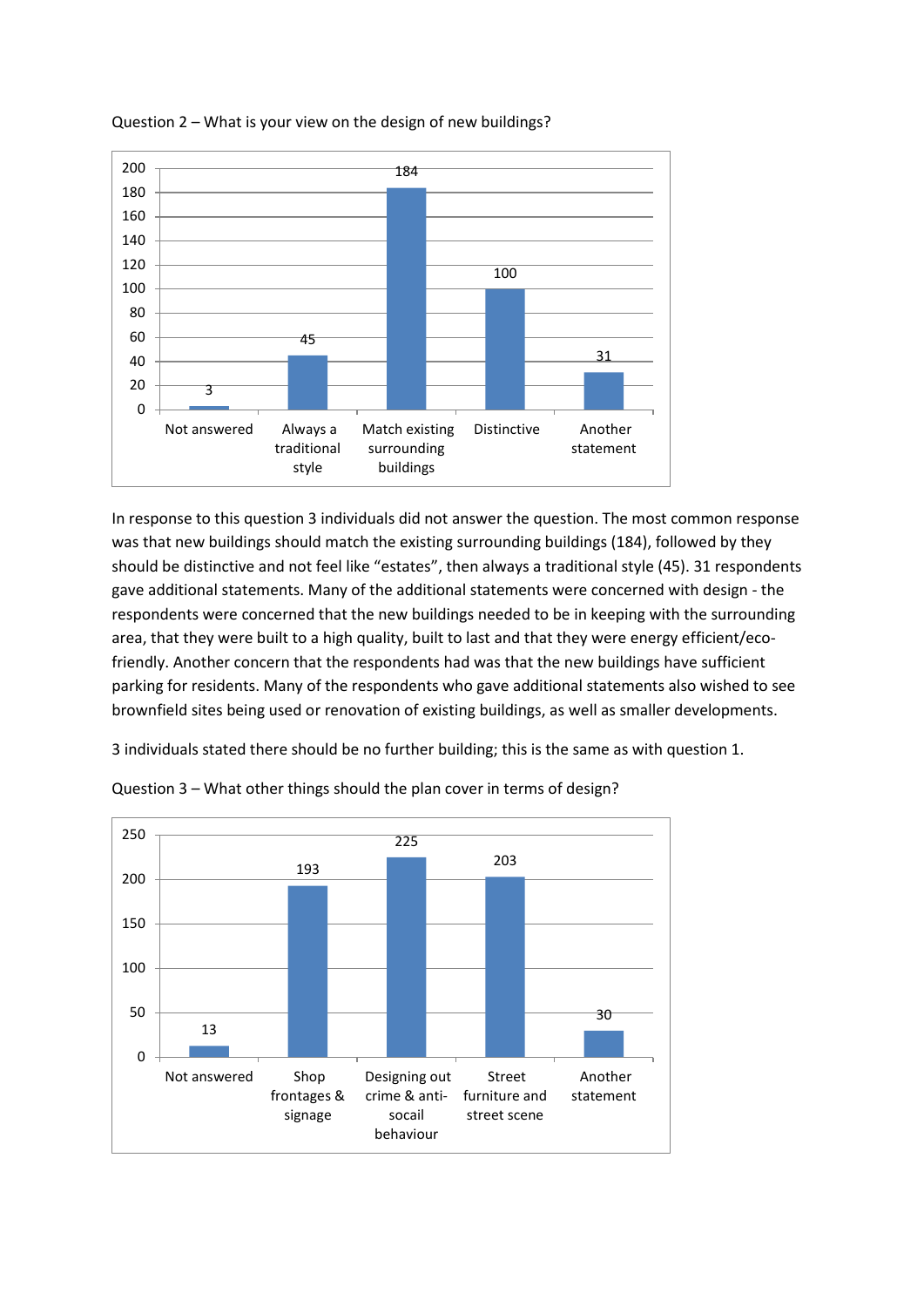In this question 13 people did not answer the question. The largest concern for the respondents was that crime and anti-social behaviour should be designed out (225), followed by street furniture and street scene (203), with shop frontages and signage closely following (193).

30 respondents gave additional statements. The greatest concern in the additional statements was that there needed to be plenty of green spaces within developments – this included consideration for wildlife and eco-friendly designs, as well as there being playgrounds/parks. Another concern for respondents was that designs needed to have sufficient parking, especially off street parking available for residents.

### Education



Question 4 – How would you prefer to see the number of places at our schools increase?

In response to this question 25 respondents did not answer the question. Respondents preferred expansion of all schools most (172), followed by a provision of a new "Free school" primary school (42) and then closely followed by the expansion of 1 or 2 schools. 72 respondents gave additional statements. These generally were relating to which schools they felt should be expanded. The most common schools suggested for expansion was Littlemoor, Benton Park and St Peter's C of E. Some respondents suggested to keep the current quality of education in Rawdon new schools should be built and class sizes should be kept small. 10 respondents stated that they did not feel there needed to be any expansion of schools, some also suggesting that it would not be needed if there was no further development.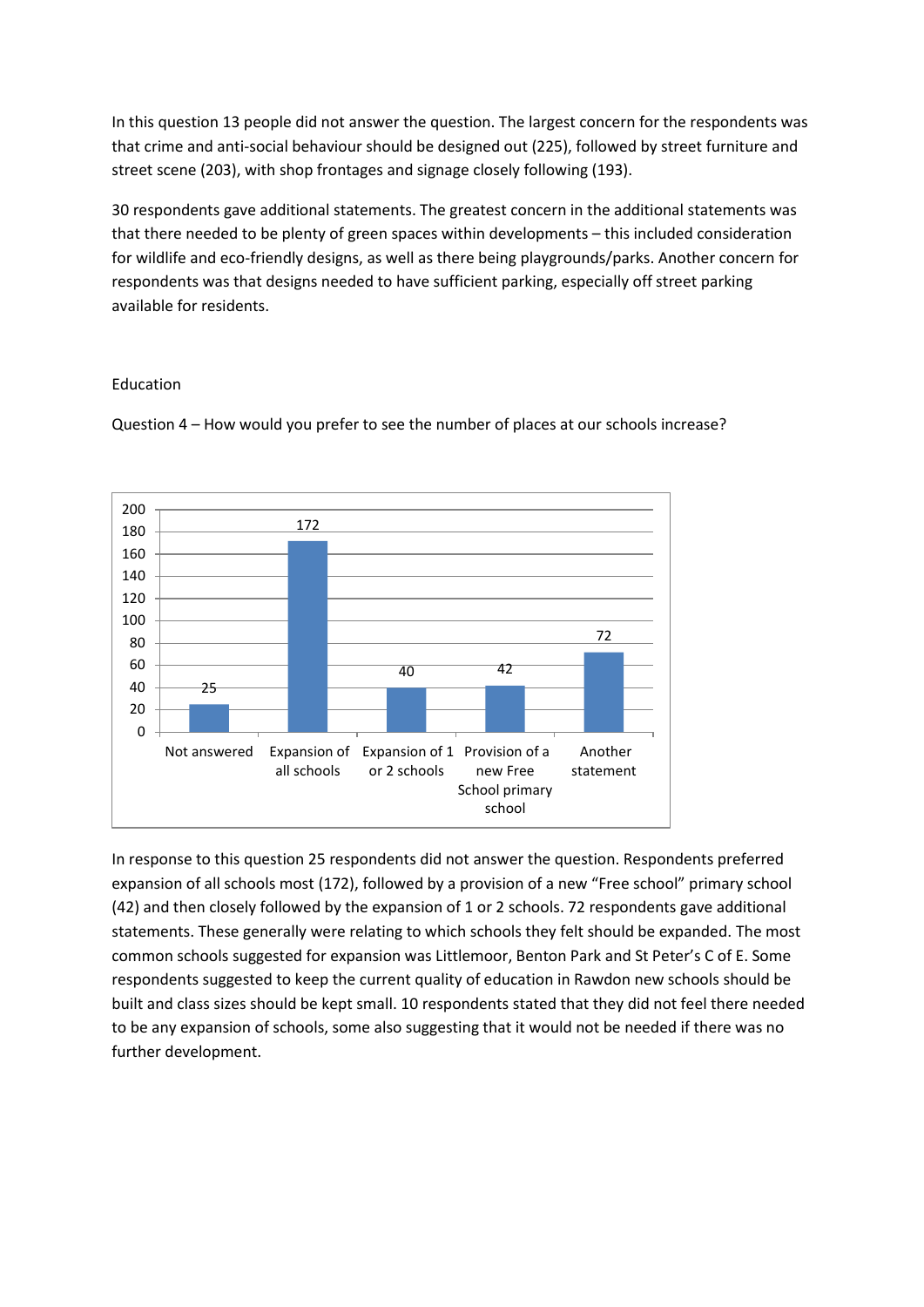

# Question 5 – What must happen before school expansion can take place?

In response to this question 15 respondents did not answer the question. Respondents felt that on site drop of parking was most important (204), followed by traffic and parking restrictions (186) and then closely followed by on site staff parking (173). 48 of the respondents gave additional statements. The most common theme here was that alternative modes of transport should be considered. These included children walking to school, improved public transport/buses for drop off and pick up; and cycling to school. Traffic congestion was also a concern, with Town Street being highlighted as a potential problem area, as it already has congestion so any further expansion of schools could lead to further congestion. Along with traffic congestion issues there were concerns regarding parking and the enforcement of parking restrictions. Some respondents were concerned that current parking restrictions are not always enforced.



Question 6 – Horsforth's Trinity University wants to grow- what would be the best solution?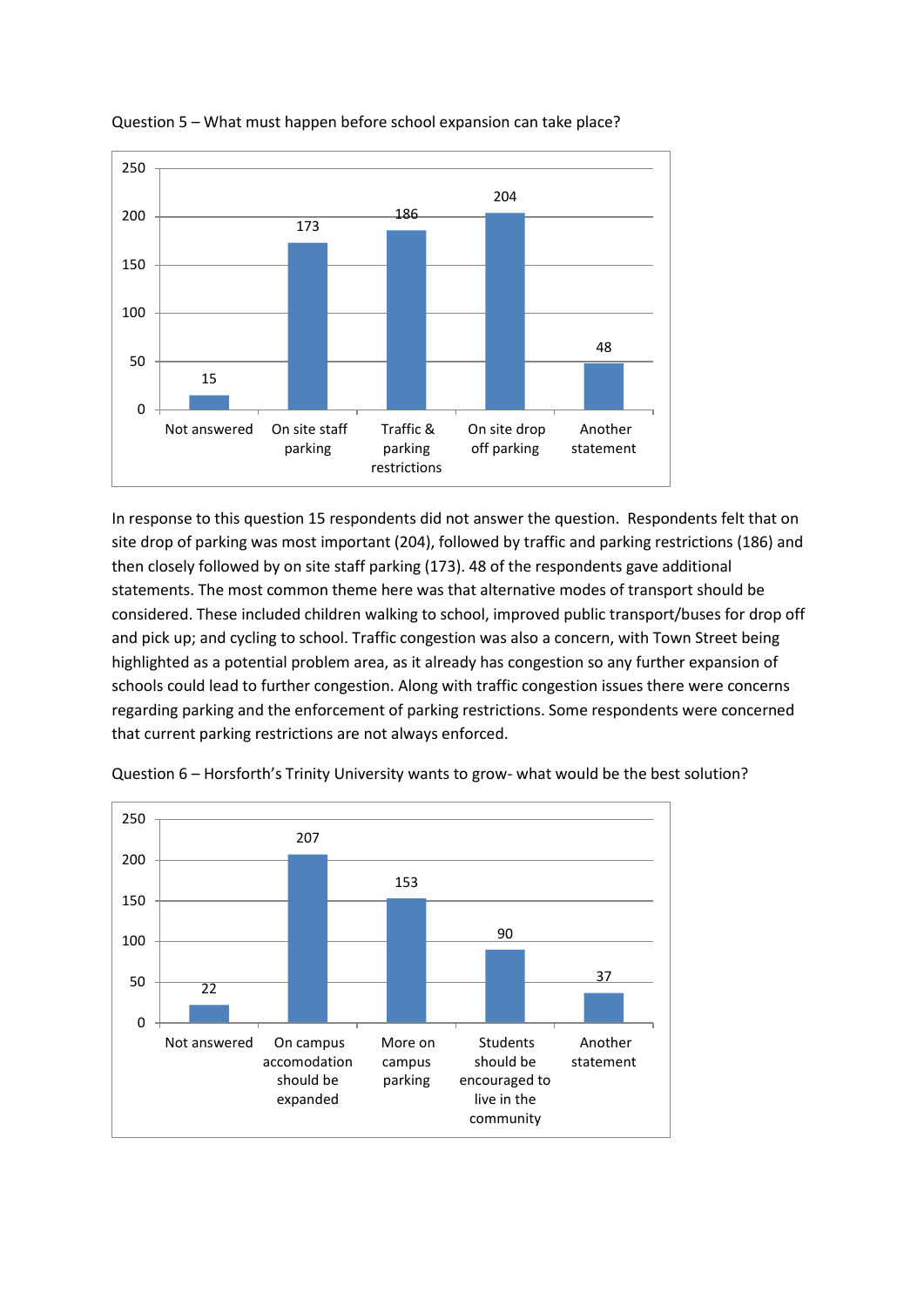In response to this question 22 respondents did not answer the question. The suggestion most favoured by respondents was that there should be more on campus accommodation (207), followed by more on campus parking (153), students being encouraged to live in the community was less popular with on 90 respondents agreeing with this. 37 respondents gave additional statements. The most common additional statements were that they did not feel that Trinity University needed to expand, that they should use the buildings that they currently have but don't utilise and that students should be encouraged to use public transport. One respondent stated that they did not wish to have students living in the community as they tend to bring with them problems with crime and anti-social behaviour. Another set of respondents suggested that along with the on campus accommodation that there should be fewer private landlords for students as they take up homes better suited to families and that the private landlords are expensive.

#### Leisure

Question 7 – Rawdon has a number of Community facilities inside its boundaries, how do you view them? Are there any facilities that we should identify as a community asset to help prevent losing them?



In response to this question 132 respondents did not answer the question. The most commonly used facilities in Rawdon were Green spaces (73) and the library (72). The Billing was the next most commonly used facility (59). The respondents have used a wide variety of facilities within Rawdon, however the 132 respondents who have not answered the question, may suggest a lack of awareness of the facilities available.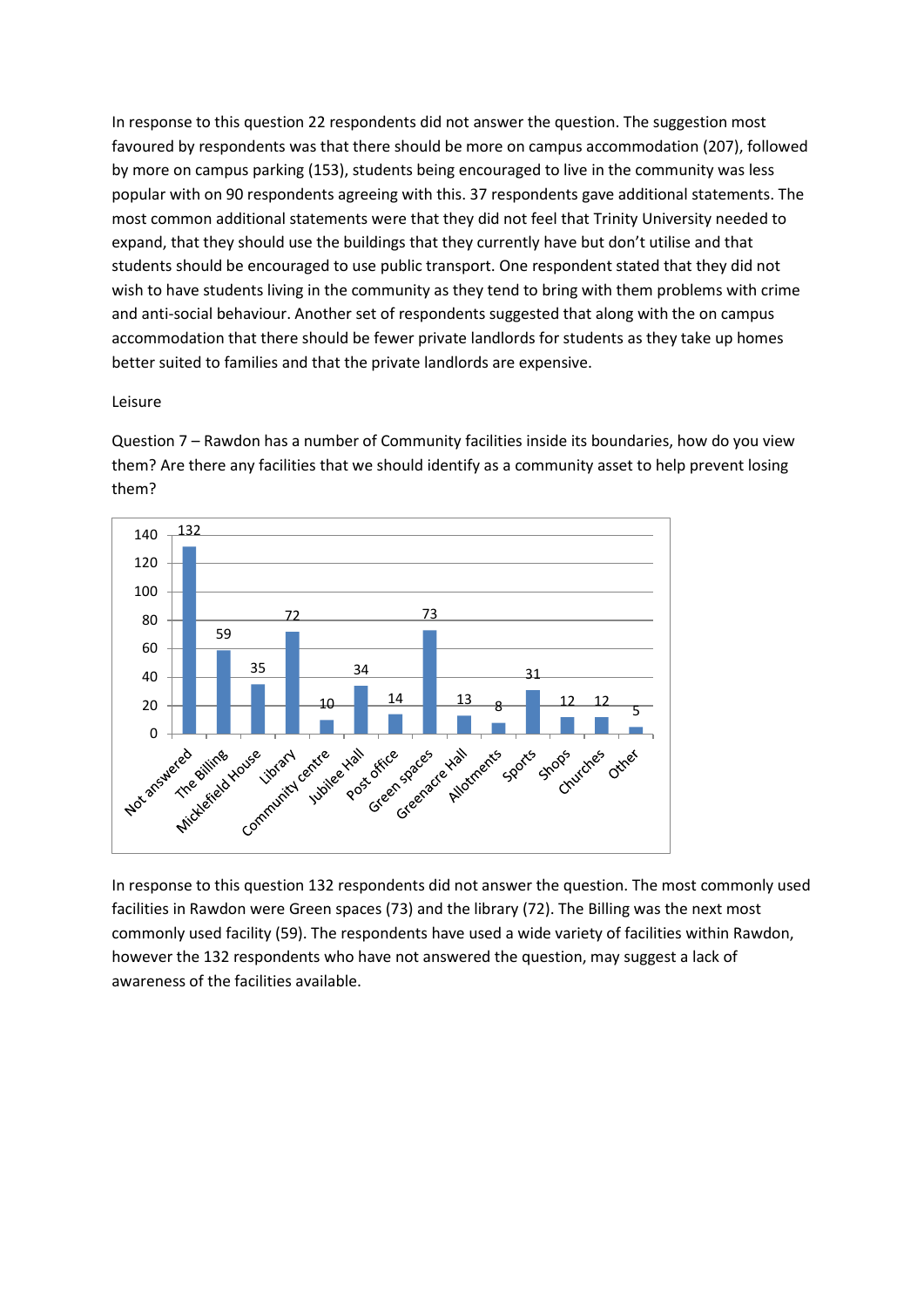

## Question 8 – What type of facilities do you regularly used outside Rawdon?

In response to this question 78 respondents did not answer the question. The most common facility used outside of Rawdon was the cinema (136), followed by the swimming pool (97), and closely followed by health clubs (79). 66 Respondent gave addition options, many of these were related to fitness/sports, including running clubs, golf clubs, climbing facilities and bowls. Respondents also use the theatre, art galleries and libraries. Many respondents also enjoy using allotments and the countryside.



Question 9 – Which of Rawdon's leisure facilities are most important? (Rank 1-3)

In response to this question 16 respondents did not answer the question. Rawdon Billing was the most common of Rawdon's leisure facilities to be classified as the most important, followed by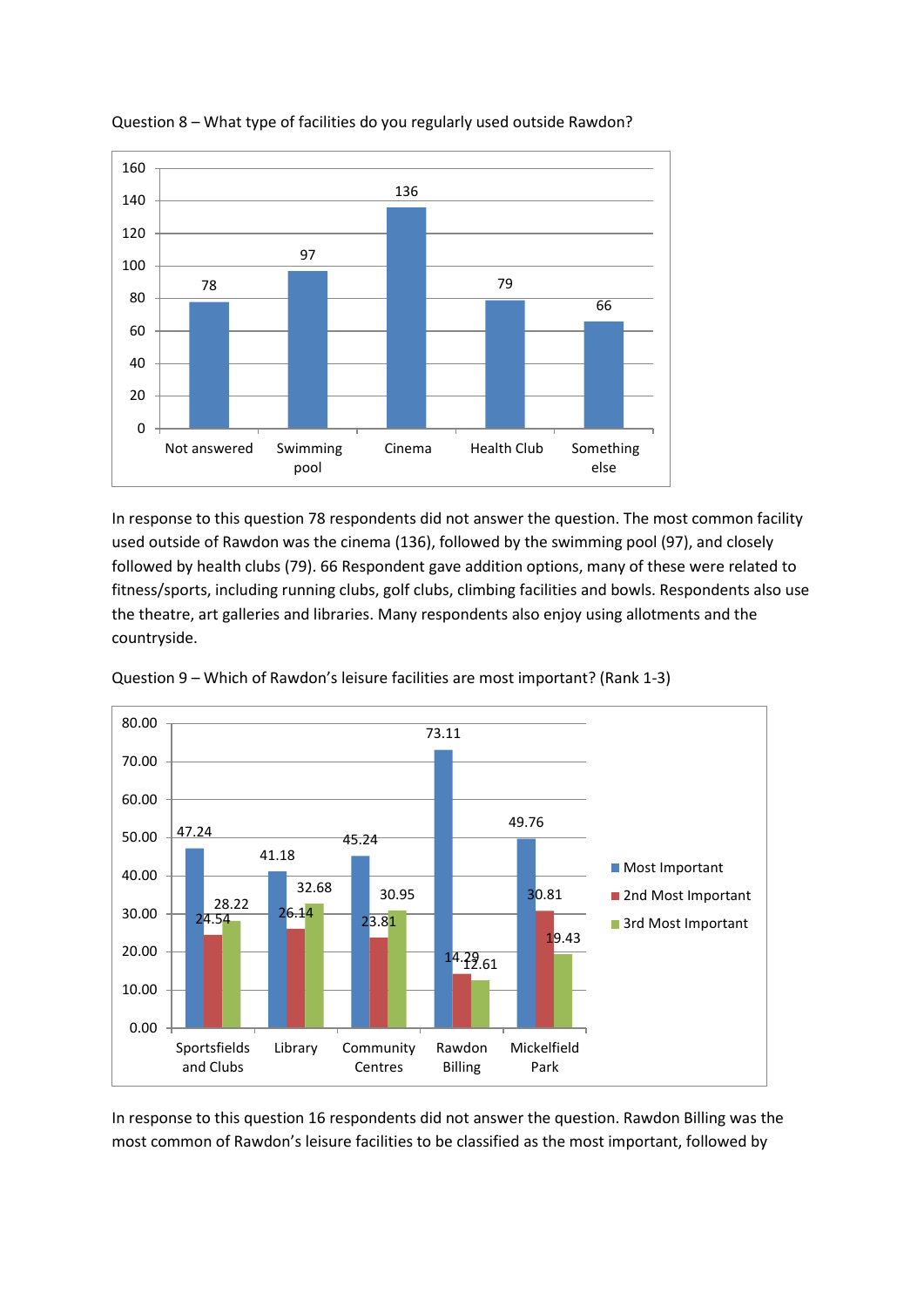Micklefield Park. Sports fields and clubs, the library and community centres are seen as similarly important, with the most stable percentages across all 3 levels of importance.

Other areas of importance to respondents included Cragg Woods, the allotments, golf course and areas of green spaces available for walking.

### Conservation



Question 10 – What should we retain and conserve about Rawdon?

In response to this question 10 respondents did not answer the question. Areas of green spaces and countryside were the areas that respondents were most likely to want to conserve (284), followed by the village identity, distinctive/historic buildings (223), and lastly followed by wildlife habitats. All of these have similar values and as such are all important to the residents of Rawdon. 16 respondents gave additional statements. The most common additional statement was that they felt the Billing was an area that should be conserved.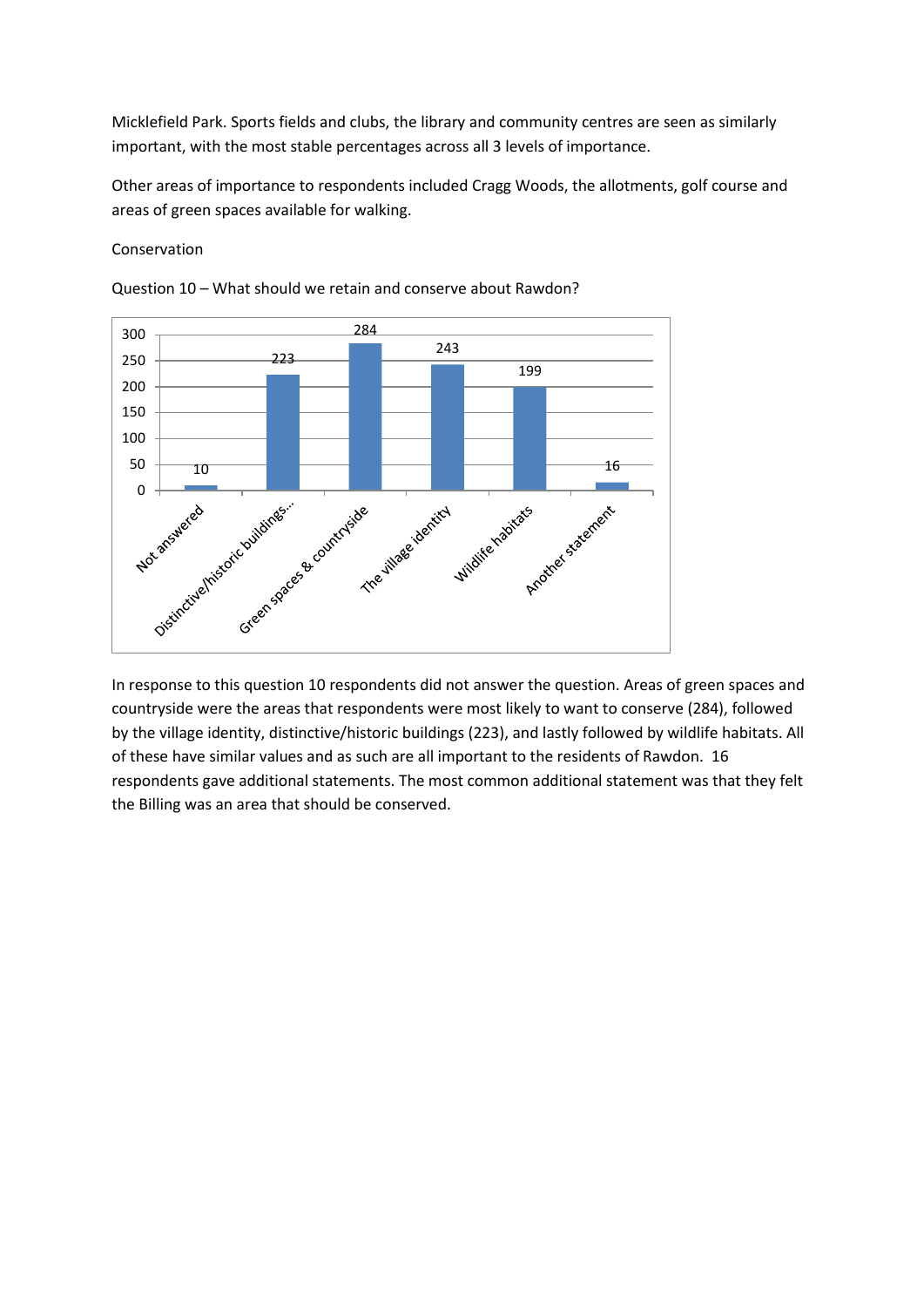

Question 11 – How should we deal with Rawdon's conservation areas?

In response to this question 29 respondents did not answer the question. Most of the respondents felt that the conservation areas should be strengthened and expanded (249), with much lower values follows other parts of Rawdon deserve the same status (29) and that conservation areas are out of date and need reviewing (27). 51 respondents gave additional statements, of these responses there were 8 who didn't actually know where the conservation areas are in Rawdon. The Billing and Town Street were areas that respondents also suggested should be protected as conservation areas.



Question 12 – How should we deal with heritage buildings that are not already protected?

In response to this question 12 respondents did not answer the question. The most popular suggestion for what to do with heritage building was to retain them (218), followed by seeking to have them listed (113) with modifying and demolishing these buildings as the least popular with only 12 respondents agreeing with this suggestion. 26 respondents gave additional statements, with the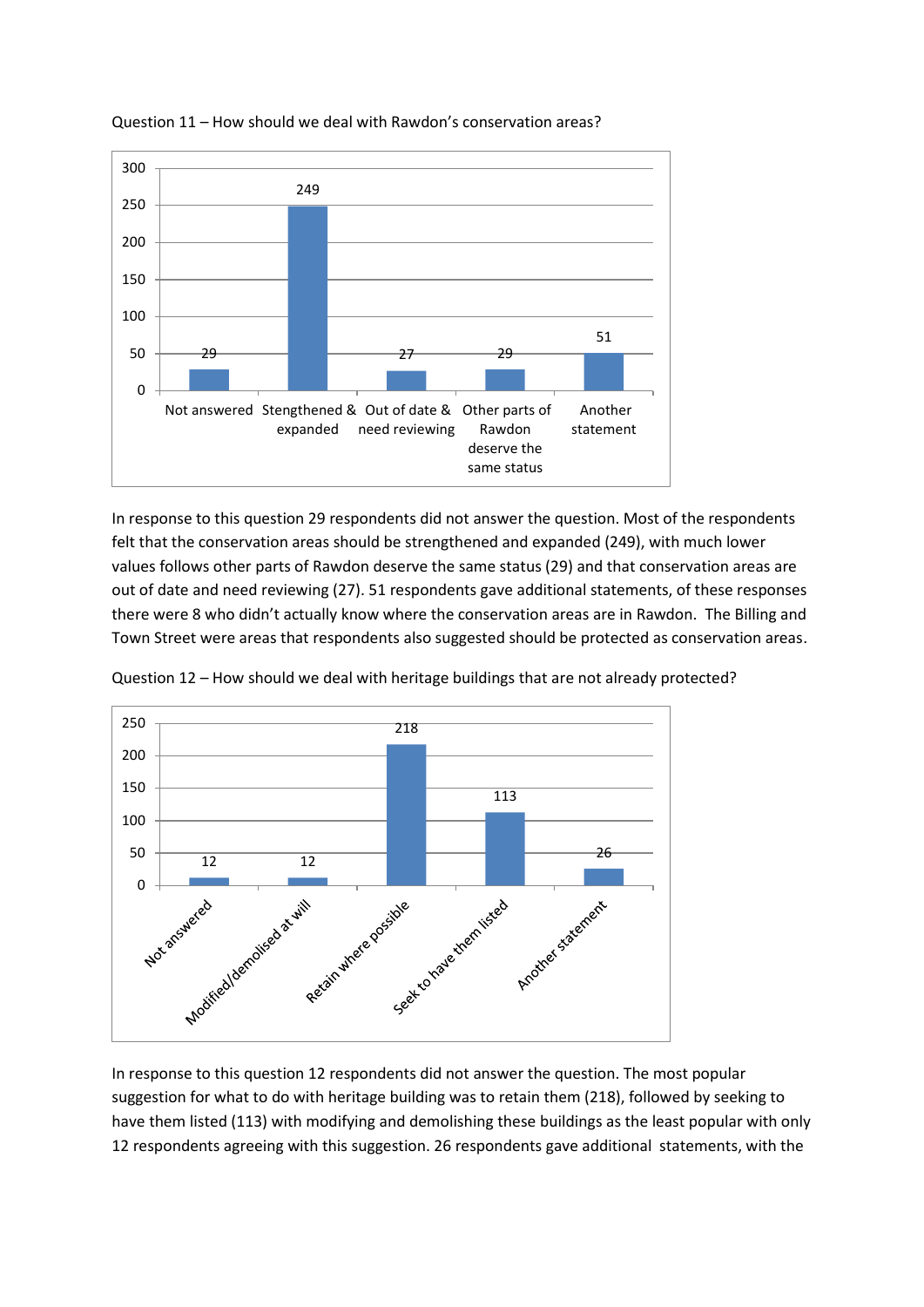most popular additional statement being that these buildings should have a modern use and that any modern renovation should be sympathetic to the building and its surroundings.

Youth and the retired



Question 13 – How could developers help deliver facilities for the youth of the community?

In response to this question 20 respondents did not answer the question. The most popular way developers could help deliver facilities for the youth in the community was to include open spaces (208), followed by providing funding for services in Rawdon (183) and then by providing activity sites (110). 36 respondents gave additional statements which included sports facilities being provided and educational classes should be available at the library and Trinity University during the holidays.

Question 14 – Can you suggest where facilities for youth and retired people could be provided? Where could additional youth or retired people's facilities be located? What facilities do you have in mind?

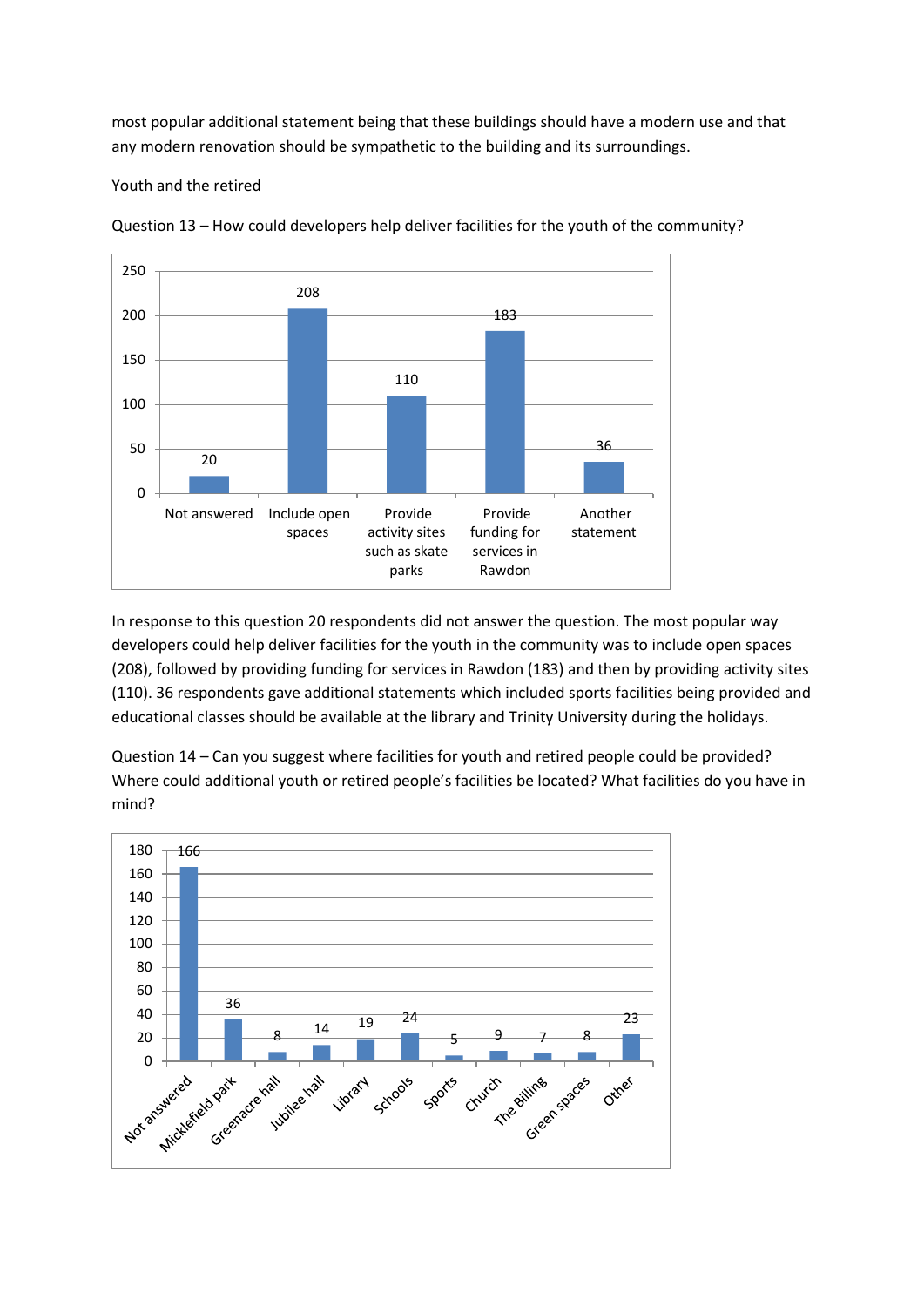

In response to the question 166 respondents did not answer the question. Micklefield park was the most common place for where the respondents wished their services to be located (36), followed by schools(24), other (23) and the library (19). "Other" locations where the respondents felt their services should be included areas such as "a central location" and unoccupied buildings including council buildings.

The most common facilities that the respondents were looking for were community activities/clubs (46) these included clubs such as sewing clubs, community gardens and community centre; Sports facilities (39) including football, archery and bowls; Youth facilities (32) this generally meant youth clubs and afterschool clubs; and lastly followed by Elderly facilities (16) these were day groups as well as computer classes.



Question 15 – How could developers help deliver facilities for the retired people of the community?

In response to this question 32 respondents did not answer the question. The most popular way for developers to deliver facilities for retired people in the community was to provide affordable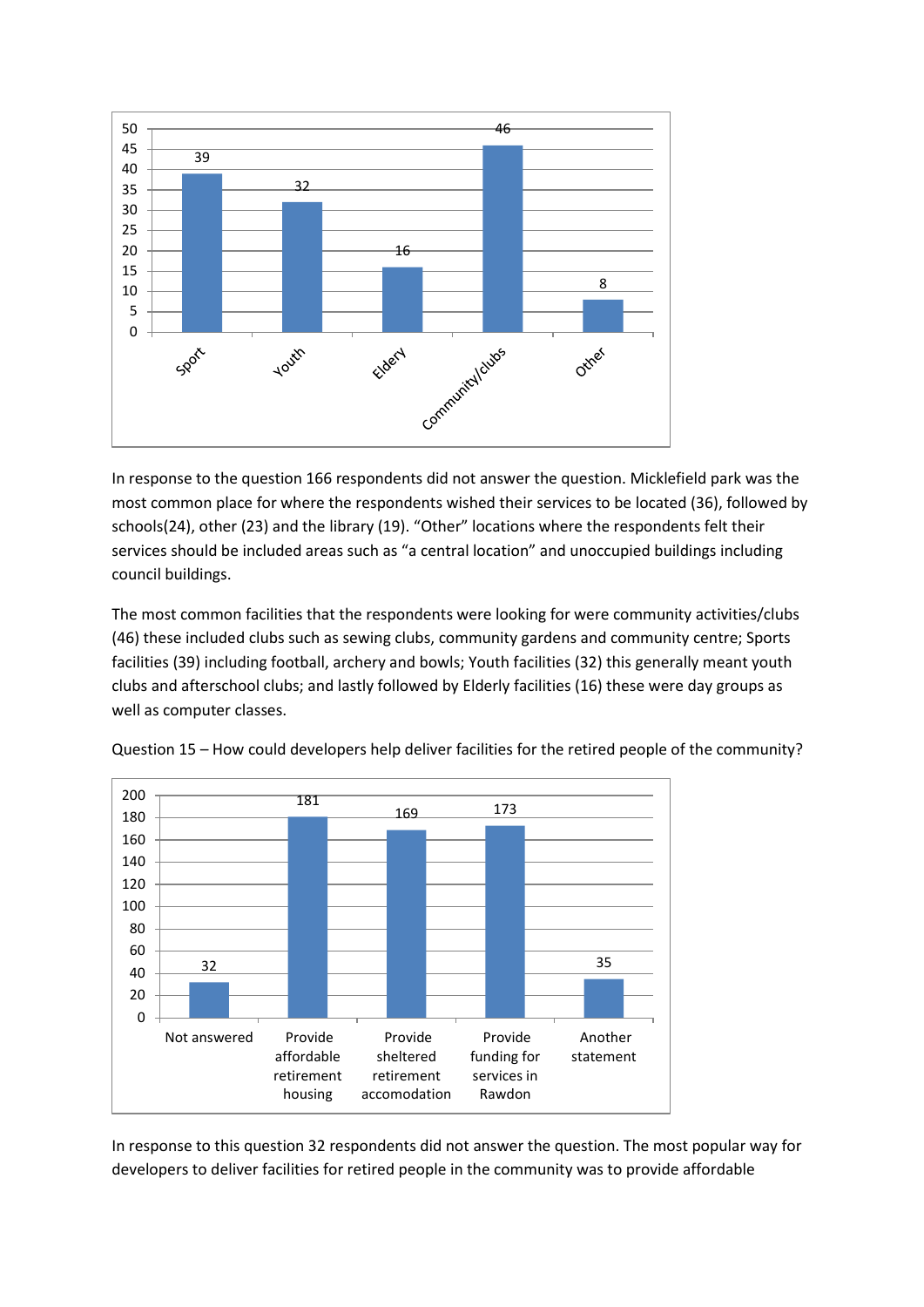retirement homes (181), followed by providing funding for services in Rawdon (173) and closely followed by providing sheltered retirement accommodation (169). 35 respondents gave additional statements, one of the most common responses was that homes in Rawdon are too large for elderly people as they grow older so more 1 and 2 bed homes need to be provided to allow them to downsize and free up homes for families. There was also a question whether public transport could be improved to allow for greater independence in old age.

Retail



Question 16 – What type of shopping scene do you most favour?

In response to this question 19 respondents did not answer the question. The most popular shopping scenes were traditional shop frontages (229) and having a farmers' market (100). These were followed by a market facility (49) and modern supermarkets (19). 29 respondents made additional statements which included that more independent shops were preferable to supermarkets.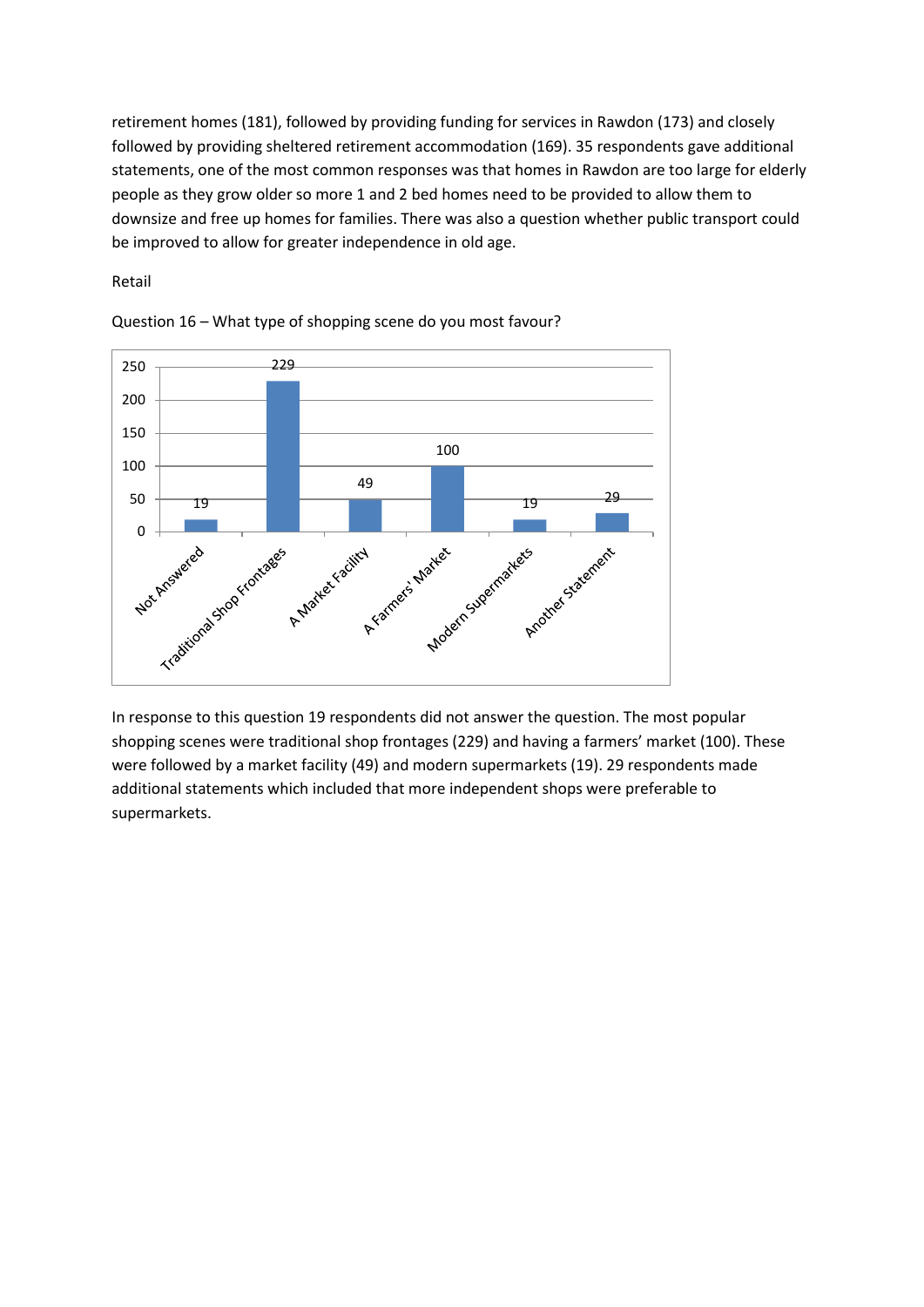

## Question 17 – How can we best help preserve independent shops?

In response to this question 33 respondents did not answer the question. The respondents felt that by having a greater parking provision would best preserve independent shops (172), followed by planning restrictions on the use of shops (115), and then followed by more time parking restrictions to prevent all day parking (71). 41 respondents gave additional statements, these mainly concerned parking. Some respondents felt there should be free parking to help preserve independent shops, whereas others felt that there should be greater enforcement of parking restrictions already in place. Respondents were also concerned with the number of chain shops that are detracting from the independent shops.



Question 18 – Is there any type of shop we should encourage more of?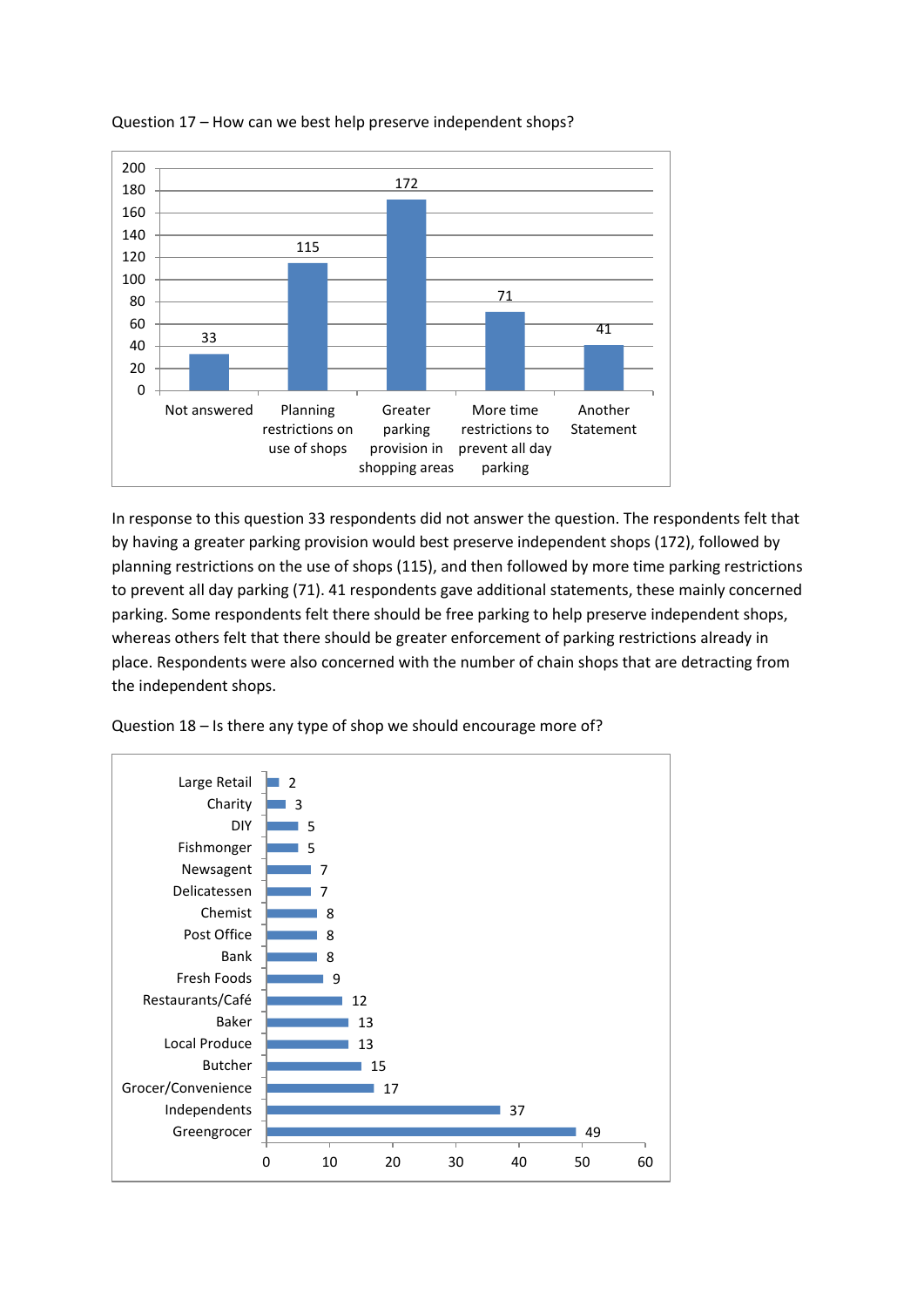The range of shops that respondents felt should be encouraged was varied; however greengrocers were the most popular followed by independent shops. Respondents were keen to have a variety of food shops including butchers, bakers and fishmongers. However they also felt it was important to encourage service shops such as the post office and chemists. Respondents were much less keen to encourage large retailers with only 2 respondents suggesting encouraging them. This may be due to the residents of Rawdon wanting to maintain the village identity.

# Infrastructure

Question 19 – Horsforth roundabout is to be improved, but where else should roads be improved and how? Please identify any road infrastructure issues of which you are aware. How could this be improved?



An area of great concern relating to infrastructure was the A65, with 46 respondents highlighting this as an issue. Harrogate Road and Bayton Lane were also areas with high concern. These 3 areas were linked to other issues including potholes, congestion and traffic calming. The A65 was particularly linked to congestion and Layton Lane was linked to potholes and ratrunning. Many of the respondents were concerned with the added congestion that would come with additional development in Rawdon.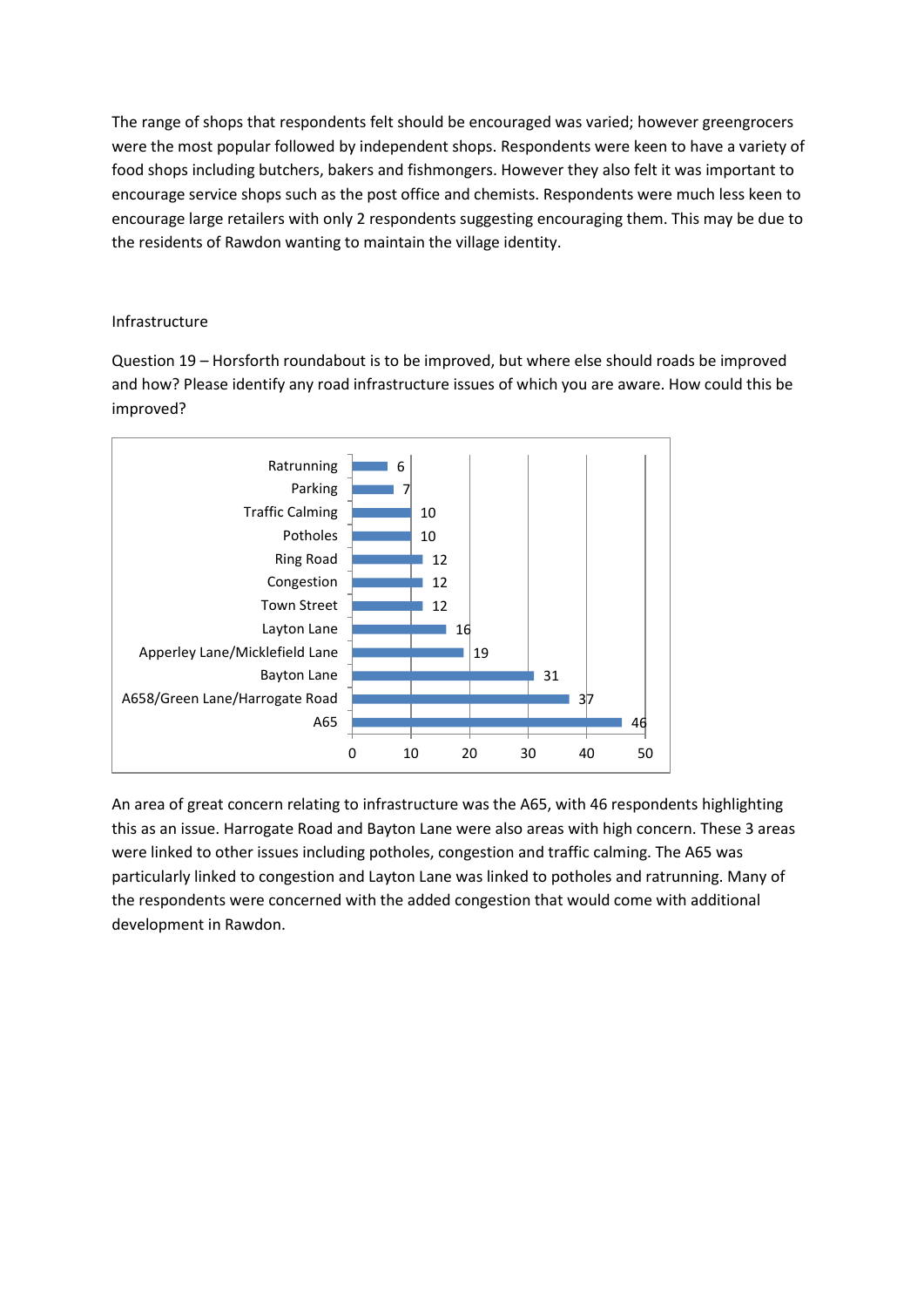

## Question 20 – What services do you feel need larger provision?

In response to this question 97 respondents did not answer the question. All of the services were fairly similar in respondents feeling they needed greater provision. Schools were most commonly stated as needing a larger provision (119), followed by doctors (116) and the followed by dentists (106). 26 respondents gave additional statements; the most common concern in the additional statements was the provision for NHS dentists in Rawdon. Other provisions mentioned in the additional statements included community internet services and schools for 3-5 year olds.



Question 21 – What improvements to transport provision would benefit you?

In response to this question 31 respondents did not answer the question. The most common improvements requested were improvements to bus services (143) and rail services (131). These were then closely followed by extra parking spaces (125), footpaths (99) and cycle routes (97). 43 respondents gave additional statements. The most common additional statements related to buses.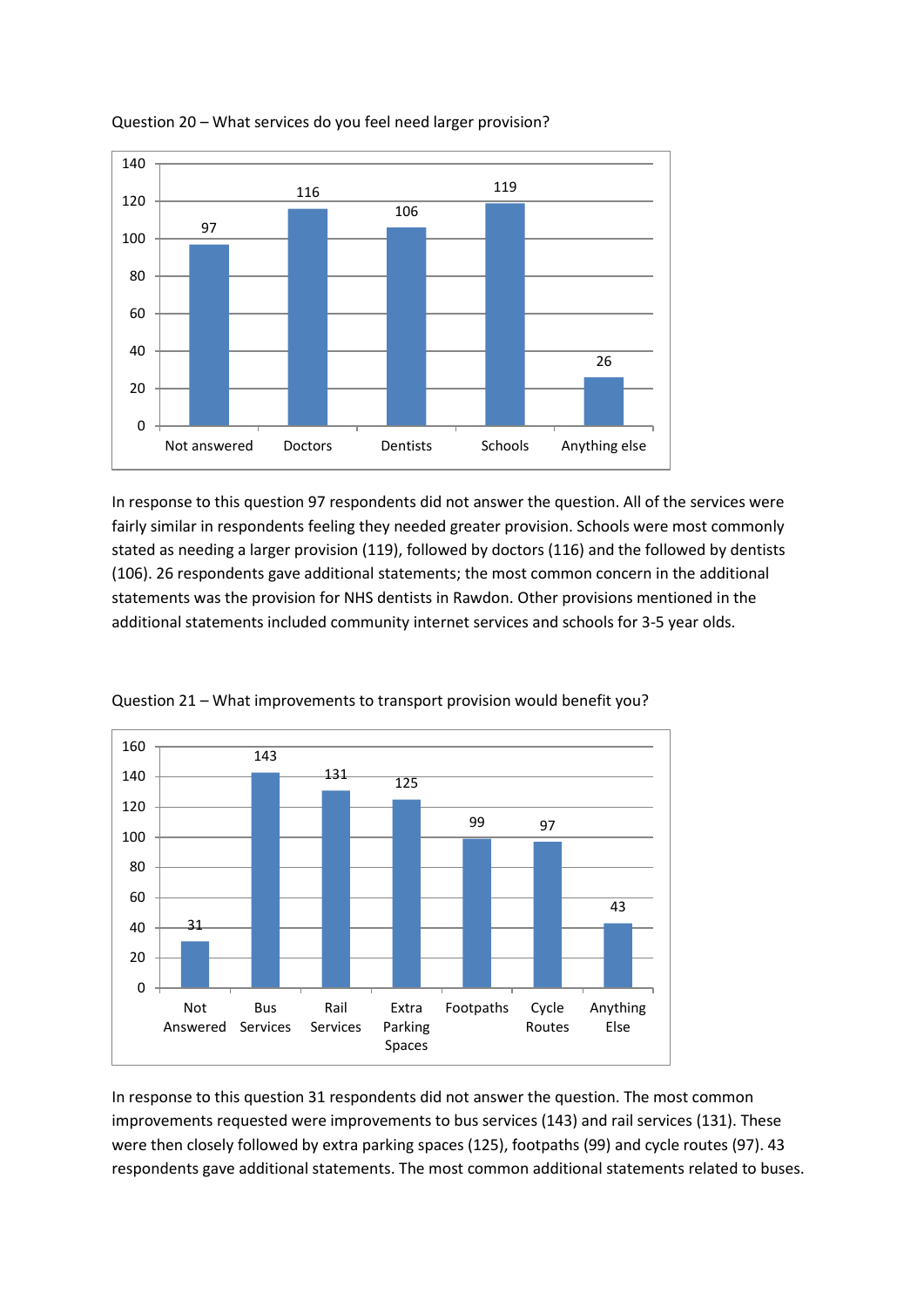These ranged from complaints about timetabling to requests for a park and ride service as well as reducing the cost of using the buses. Other comments from respondents were that some of the footpaths in Rawdon had issues including motorists parking on pavements to repairs needing to be done.

#### Environment





The Greenbelt and green spaces were seen as the most important environmental issues to respondents, followed by litter, fly tipping and graffiti; and microgeneration. Respondents have shown a great interest in environmental issues, some additional statements from respondents included issues with dog poo bins with Rawdon – many respondents do not feel that there is an adequate provision of bins especially around key access points at the Billing. Respondents were also concerned with the traffic congestion within Rawdon. A final concern that a number of respondents had was the smell that comes from the abattoir.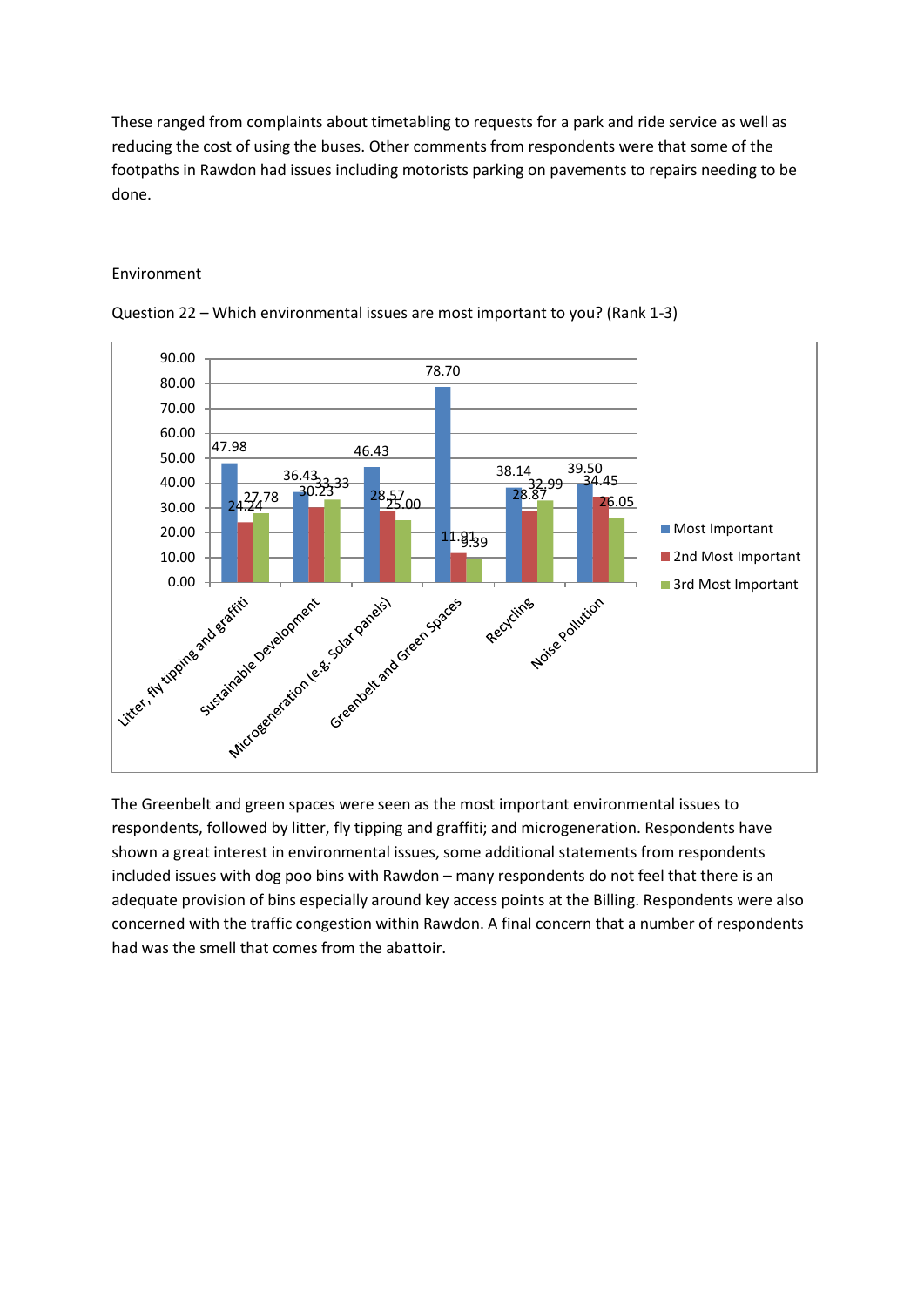

# Question 23 – what environmental restrictions should apply to housing, old and new?

In response to this question 14 respondents did not answer the question. The most common concern for respondents was that new housing should have gardens (215), followed by housing being environmentally sustainable (189) and then followed by discouraging the paving over of gardens (156). 44 respondents gave additional concerns, the most common being the provision for parking, in particular off street parking. A second concern was that there might not be enough greenery in new developments, respondents suggested that there should be communal green spaces/gardens.

Question 24 – A Neighbourhood Plan allows us to designate "Community Green Spaces" that are important to the area. These are then protected from development. Please identify any green spaces you think deserve "Community Green Space" status.



The Billing was by far the area to which the respondents felt deserved a "Community Green Space" status (161), this was followed by the Greenbelt (56), Micklefield Park (55). The focus on the Billing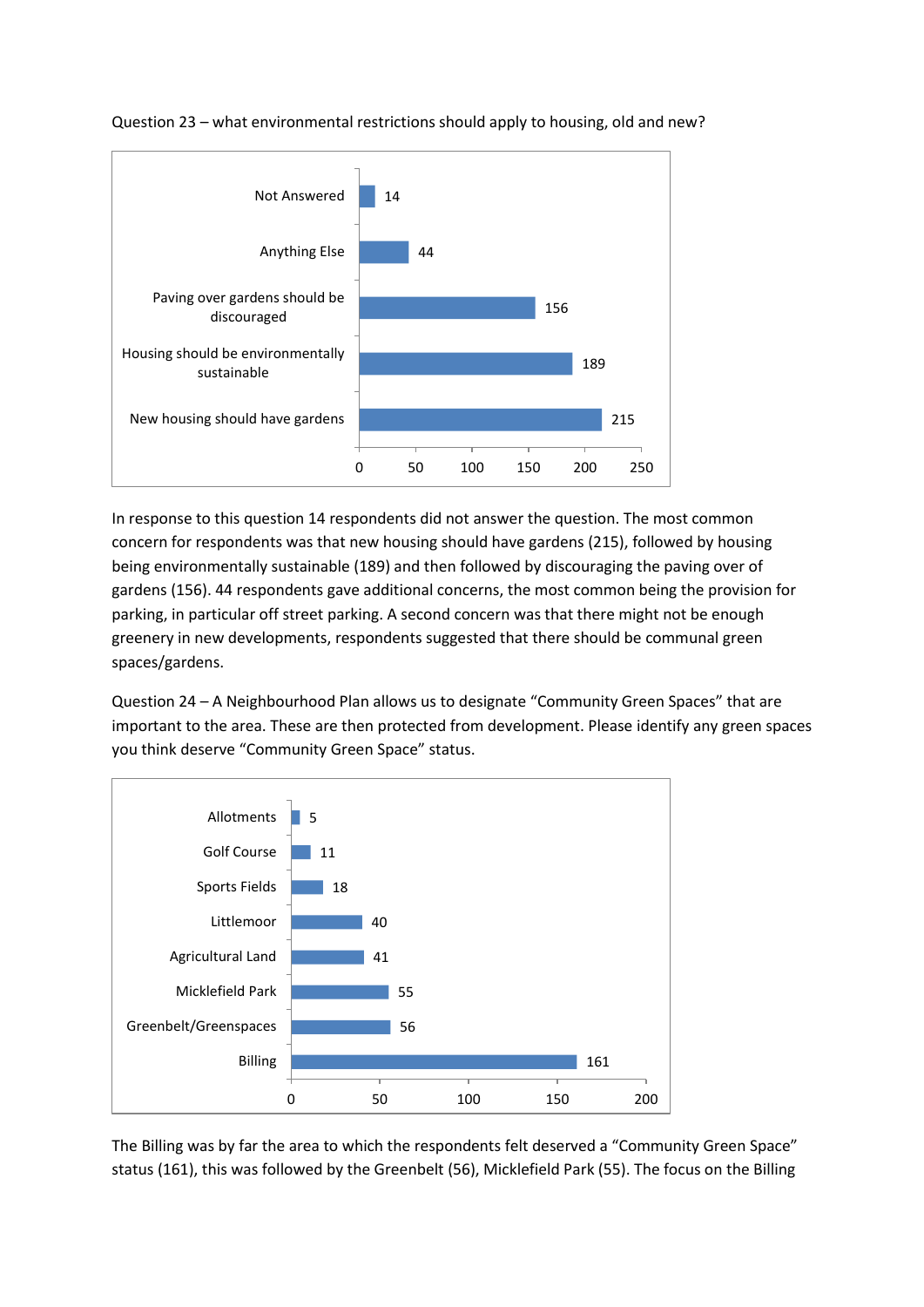suggests that this is an area of particular importance to the community where as other areas are more dependent on personal circumstance.

Employment

Question 25 – Should the Neighbourhood Plan address issues relevant to job creation and local business?



The majority of the respondents felt that it is important for the Council through the Neighbourhood Plan to address issues relating to job creation and local business.



Question 26 – What type of businesses are suited to Rawdon?

In response to this question 28 respondents did not answer the question. The business type that respondents most felt was suited to Rawdon was farming (217), closely followed by retail (201), then office bases businesses (191) and lastly followed by light industry (113). Other businesses that were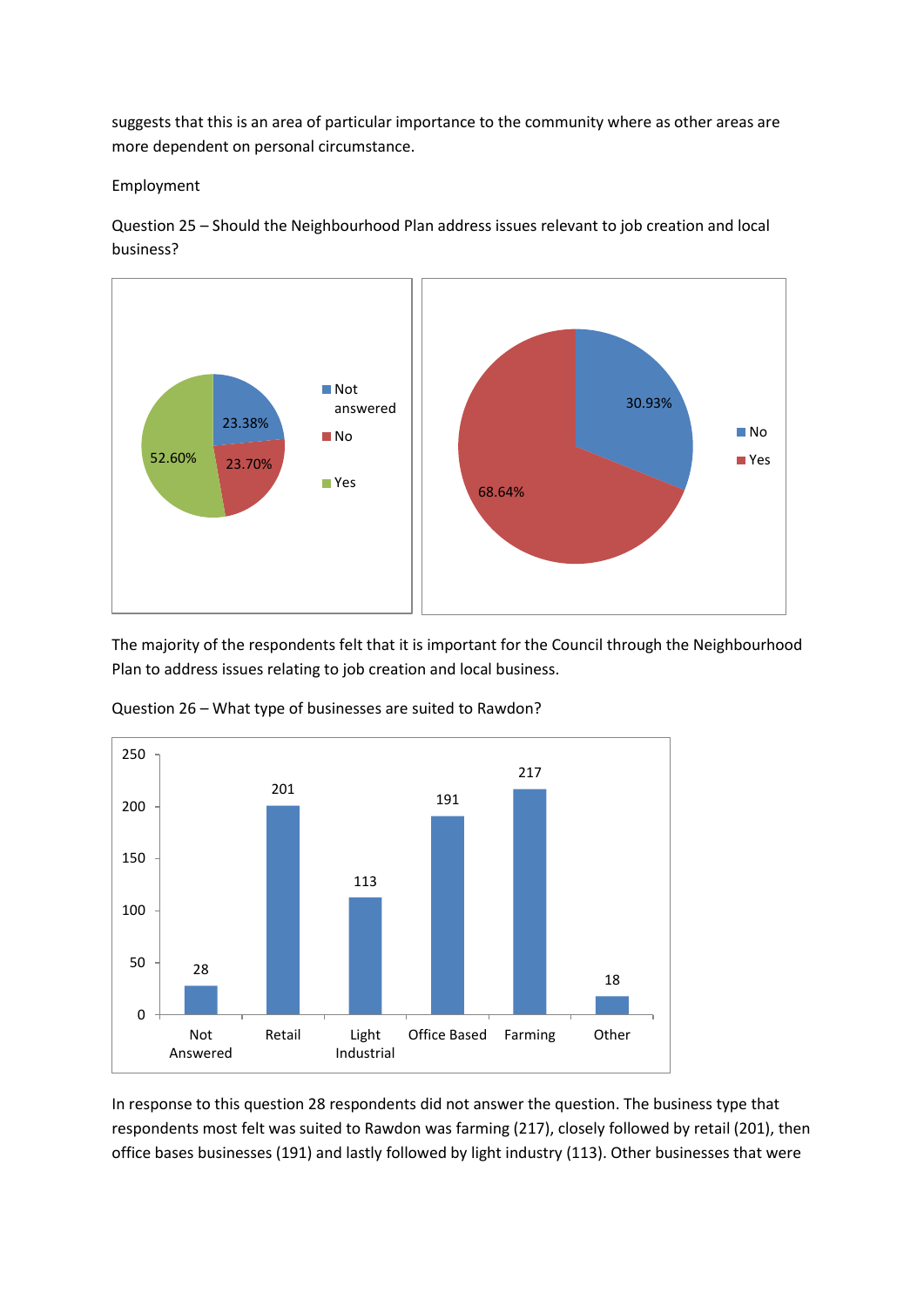suggested to suit Rawdon by respondents were small and independent businesses as well as service businesses such as cafes and restaurants.



Question 27 – Should the Neighbourhood Plan seek to encourage more of these?

In response to this question 48 respondents did not answer this question. The respondents felt that the Neighbourhood Plan should be encouraging retail businesses (151), followed by farming (144), then office based businesses (114), and finally light industry at 68 respondents. 33 respondents felt that the Neighbourhood Plan should not encourage any businesses. The 13 responses suggesting that the Neighbourhood Plan should encourage other businesses do not give examples of which businesses they feel should be encouraged.

### **Conclusions**

From analysis of the responses within the questionnaire data a number of conclusions can be drawn. The residents of Rawdon have a number of concerns relating to further development with the village. In terms of the design of any new developments the main concern is that the identity of the village is not lost. Many feel that without new buildings being kept in keeping with the existing buildings, for example stone being used instead of brick within conservation areas, the village may end up not having the same feel to it. Along with this the residents have concerns that new developments within the village will exacerbate problems with traffic congestion and parking. Residents have indicated that without infrastructure changes, such as improved public transport, the expansion of schools and additional provision for doctors and dentists that the quality of life may be impacted.

The residents of Rawdon are concerned with the environmental impact any development may have. They are particularly concerned that areas of natural beauty such as the Billing and the Greenbelt are not developed; these areas are not just areas of natural beauty but also facilities that people use